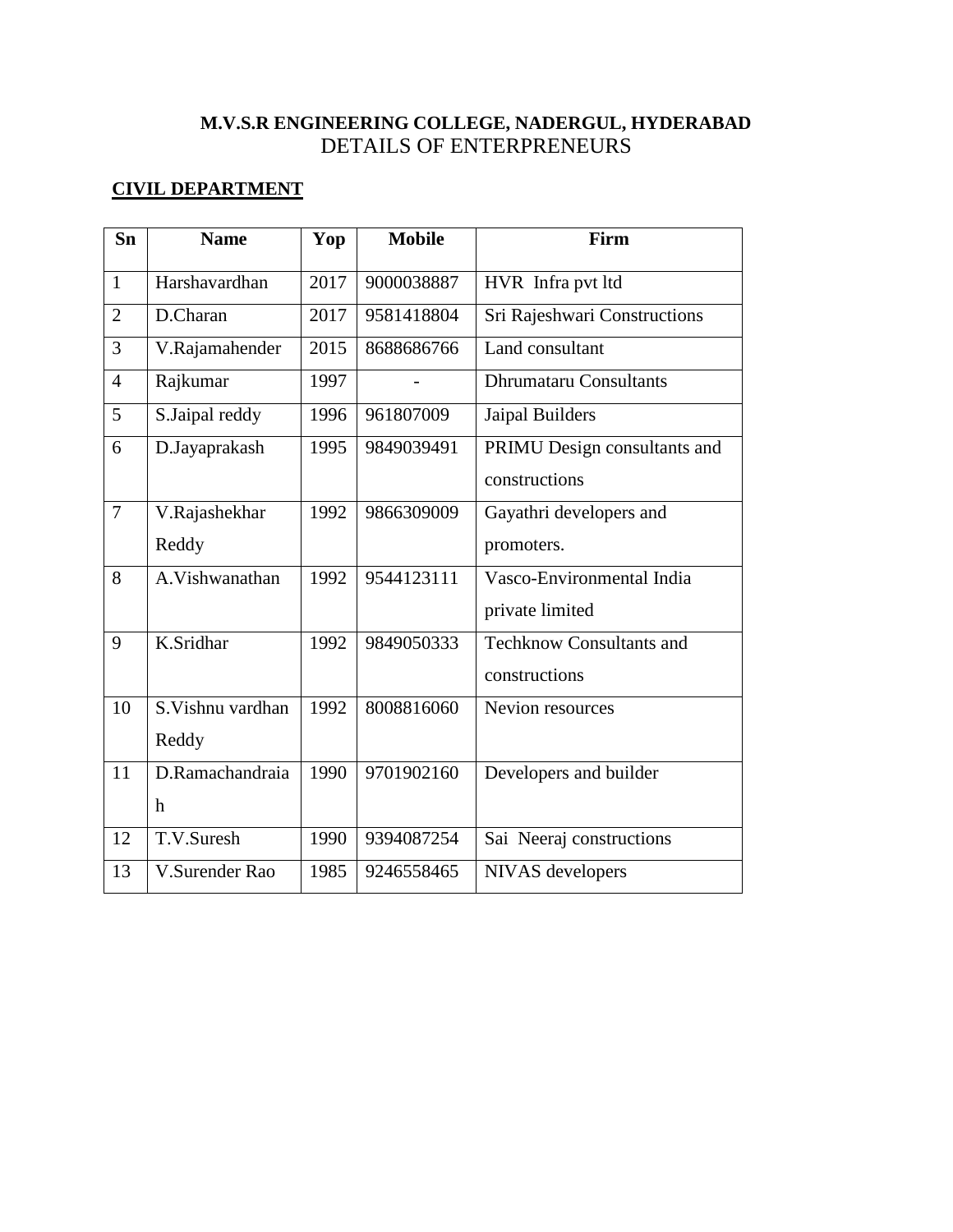# **EEE DEPARTMENT**

| S.No           | <b>Name</b> | Year<br><b>Of Pass</b> | <b>Designation</b>        | Organization          | Phone No.  |
|----------------|-------------|------------------------|---------------------------|-----------------------|------------|
|                |             |                        |                           |                       |            |
| $\mathbf{1}$   | D.Bala      | 2017                   | Cofounder, Partner        | <b>CHITRAASTRA</b>    | 7569182567 |
|                | Venkata     |                        |                           |                       |            |
|                | Nayanesh    |                        |                           |                       |            |
| 2              | M. Dheeraj  | 2017                   | <b>Managing Director</b>  | <b>EVENTUZZ</b>       | 9666613364 |
|                | Kumar       |                        |                           |                       |            |
| 3              | Karthik     | 2006                   | <b>Executive Director</b> | <b>DENSCOTH</b>       | 7274824160 |
|                | Mantrala    |                        |                           | <b>TECHNOLOGIES</b>   |            |
| $\overline{4}$ | M. Venkata  | 2006                   | Director                  | A & M Info Solutions  | 9885802402 |
|                | Chaitanya   |                        |                           | (India) Pvt. Ltd      |            |
| 6              | Kalasam     | 2005                   | <b>Business</b>           | Verticle Technologies | 8885290780 |
|                | Srikanth    |                        | Development               | Pvt. Ltd              |            |
|                |             |                        | Manager                   |                       |            |

#### **MECHANICAL DEPARTMENT**

| S.No | Name of the<br><b>Student</b> | Year of<br><b>Graduation</b> | Name of the<br>Company/Organisation/Industry/Service                                                                                                |
|------|-------------------------------|------------------------------|-----------------------------------------------------------------------------------------------------------------------------------------------------|
| 1    | Mohith Agarwal                | 2017                         | <b>Shree Venkateswara Marketing</b>                                                                                                                 |
| 2    | Raja Nikhil                   | 2016                         | <b>MMR Mining Equipments</b>                                                                                                                        |
| 3    | <b>B</b> Abhishek             | 2015                         | Shravani Filling Station                                                                                                                            |
| 4    | M Kranthi Kumar               | 2015                         | Acuwin Solutions Pyt. Ltd.                                                                                                                          |
| 5    | K. Srinivas                   | 1990                         | <b>SOLAR BULL Solar Solutions Simplified</b>                                                                                                        |
| 6    | Shri. Aditya Banda            | 1990                         | Founder of Rightlink Technologies                                                                                                                   |
| 7    | Vidyut Chandra<br>Patange     | 1990                         | SRH Management Consultants & Trainer's                                                                                                              |
| 8    | Shri. Sravan Kumar<br>Madap   | 1990                         | Senior Partner & Cofounder, The<br>Consulting Board, a Business Consulting<br>Firm.<br>Senior Vice President- Evolgence Telecom<br>Systems Pvt. Ltd |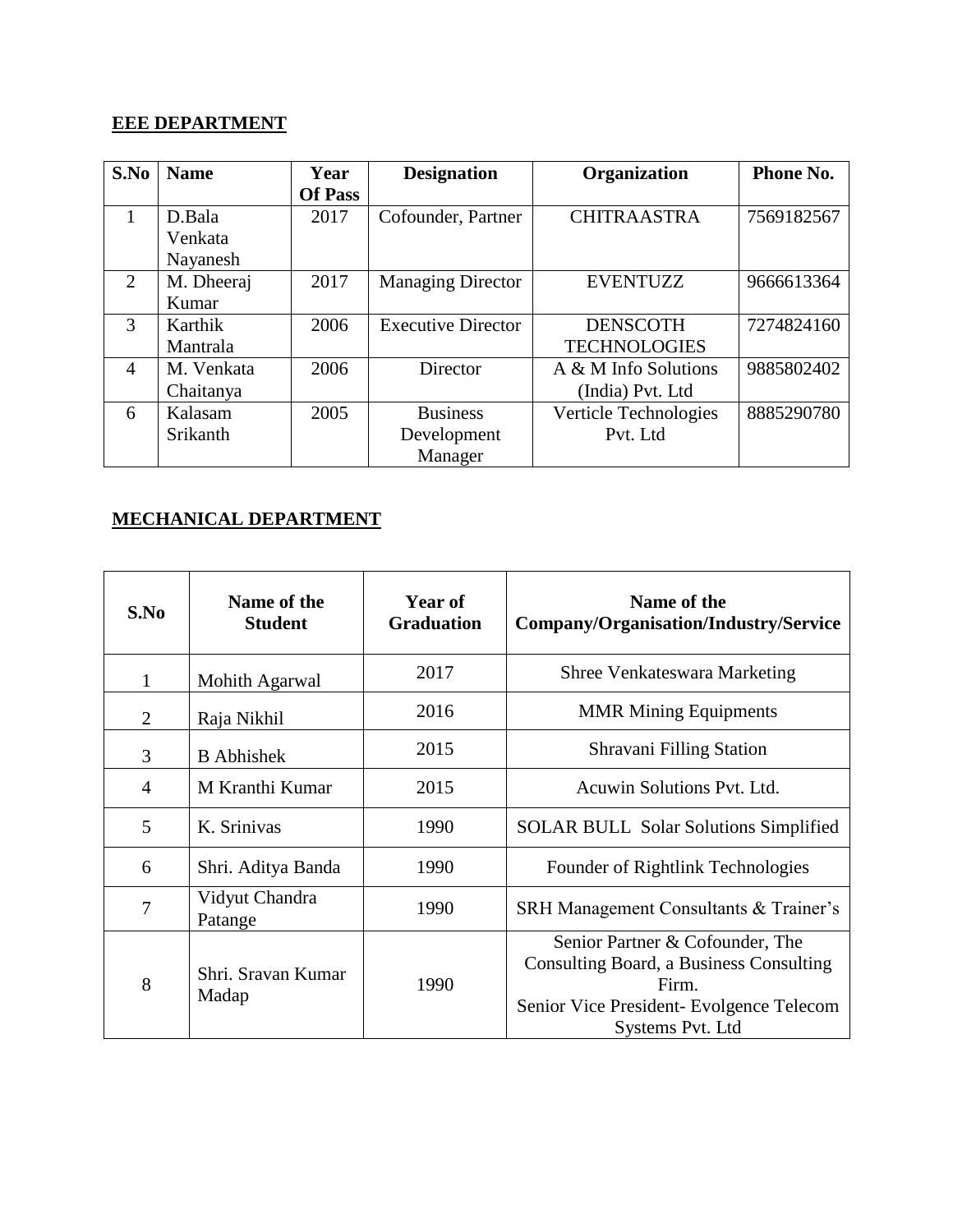# **ECE DEPARTMENT**

| S.no           | Name of the      | Year of pass | Name of the start-up unit          | <b>Year in</b> |
|----------------|------------------|--------------|------------------------------------|----------------|
|                | entrepreneur     |              |                                    | which          |
|                |                  |              |                                    | started        |
| $\mathbf{1}$   | S.Ashwin Kumar   | 2020         | Avalanche IT Services PVt. Ltd.    | 2017           |
|                | Reddy            |              | www.avalancheitservices.com        |                |
|                |                  |              | H.no- $64/3$ rt, $2nd$ floor, Near |                |
|                |                  |              | community Hall, SR nagar,          |                |
|                |                  |              | Hyd-500038                         |                |
|                |                  |              | Cell no: 9618220656                |                |
| $\overline{2}$ | Siddharth Ragi   | 2019         | Spin to Dare, Social Mobile app    | 2017           |
|                |                  |              | Technically supported by           |                |
|                |                  |              | Digitech.                          |                |
|                |                  |              | RTC Cross Roads, Hyderabad         |                |
| $\overline{3}$ | K. Vamshi        | 2019         | TShirt baba ,www.tshirtbaba.xyz    | 2017           |
|                | Krishna          |              | Hyderabad                          |                |
|                | K. Sai Pranay    |              | Cell no: 8919445029                |                |
|                |                  |              |                                    |                |
| $\overline{4}$ | Rudroju. Susheel |              | 10Xindustrycloud.com               | 2016           |
|                |                  |              | Plot. No. 44, Kavuri Hills,        |                |
|                |                  |              | Phase-1, Behind Hotel Jubilee      |                |
|                |                  |              | Ridge, Hyderabad, Telangana-       |                |
|                |                  |              | 500033                             |                |
|                |                  |              |                                    |                |
| 5              | K.Sanketh        | 2016         | TITANOBOTS Technologies,           | 2016           |
|                |                  |              | Bangalore                          |                |
| 6              | S. Srikanth      |              | Reinvision Labs Pvt. Ltd           | 2003           |
|                | Yadav            |              | Cell no: 8885572692                |                |
| $\overline{7}$ | M. Praveen       |              | $RL$ Soft – IT services            | 1998           |
|                | Reddy            |              |                                    |                |
| 8              | Ch. Vijay Kumar  |              | Swan Environmental(P) Ltd. - IT    | 1987           |
|                |                  |              | Services                           |                |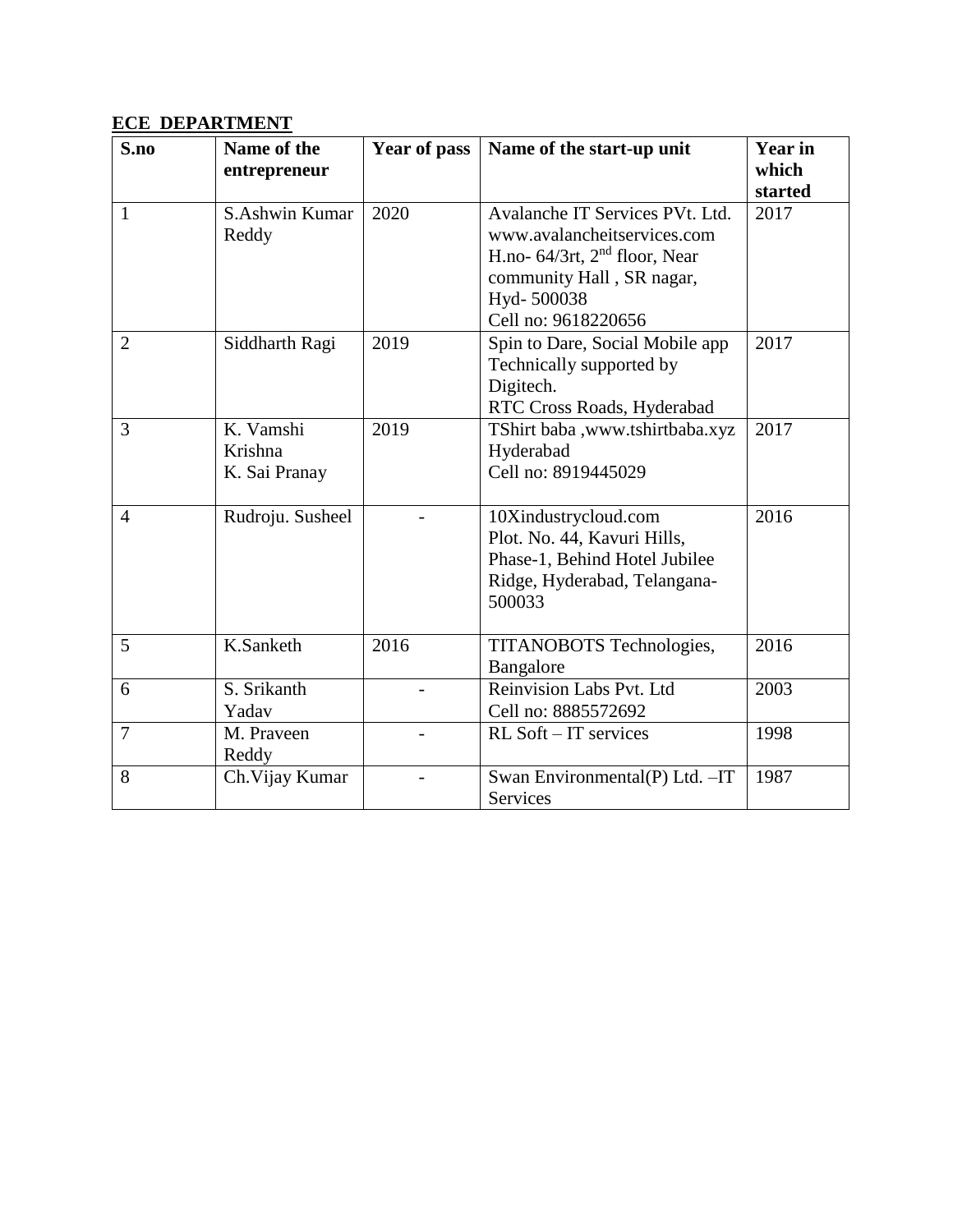# **IT DEPARTMENT**

| S.             | <b>Name</b>   | Year of   | Name of the company           | <b>Nature of</b>         |
|----------------|---------------|-----------|-------------------------------|--------------------------|
| N <sub>0</sub> |               | graduatio |                               | <b>Business</b>          |
|                |               | n         |                               |                          |
| 1.             | P.Vinay Kumar | pursuing  | CampusGates                   | WebSite                  |
|                |               |           |                               | Development              |
| $\overline{2}$ | Md.Afroz      | 2016      | <b>Rank Notch</b>             | <b>Digital Marketing</b> |
|                |               |           |                               | Agency                   |
| 3              | Sai Niketan   | 2012      | Ekasheela High School         | Educational              |
|                | Reddy         |           |                               | Institution              |
| 4.             | Santhosh      | 2012      | <b>Swetha Transports</b>      | Granite                  |
|                |               |           |                               | Transportation &         |
|                |               |           |                               | Marketing                |
| 5.             | G.Navaneeth   | 2012      | Digital Marketing             | Marketing &              |
|                |               |           |                               | Designing                |
| 6.             | Anurag Jain   | 2009      | One window overseas education | <b>Student Advisor</b>   |
|                |               |           | Pvt. Ltd                      | company                  |
|                | Rakesh        | 2006      | All Cloud Enterprise Solution | IT-Services              |
| 7.             | Kavididevi    |           | Limited.                      |                          |
|                | Ashish        | 2006      | All Cloud Enterprise Solution | IT-Services              |
| 8.             | Khadloya      |           | Limited.                      |                          |